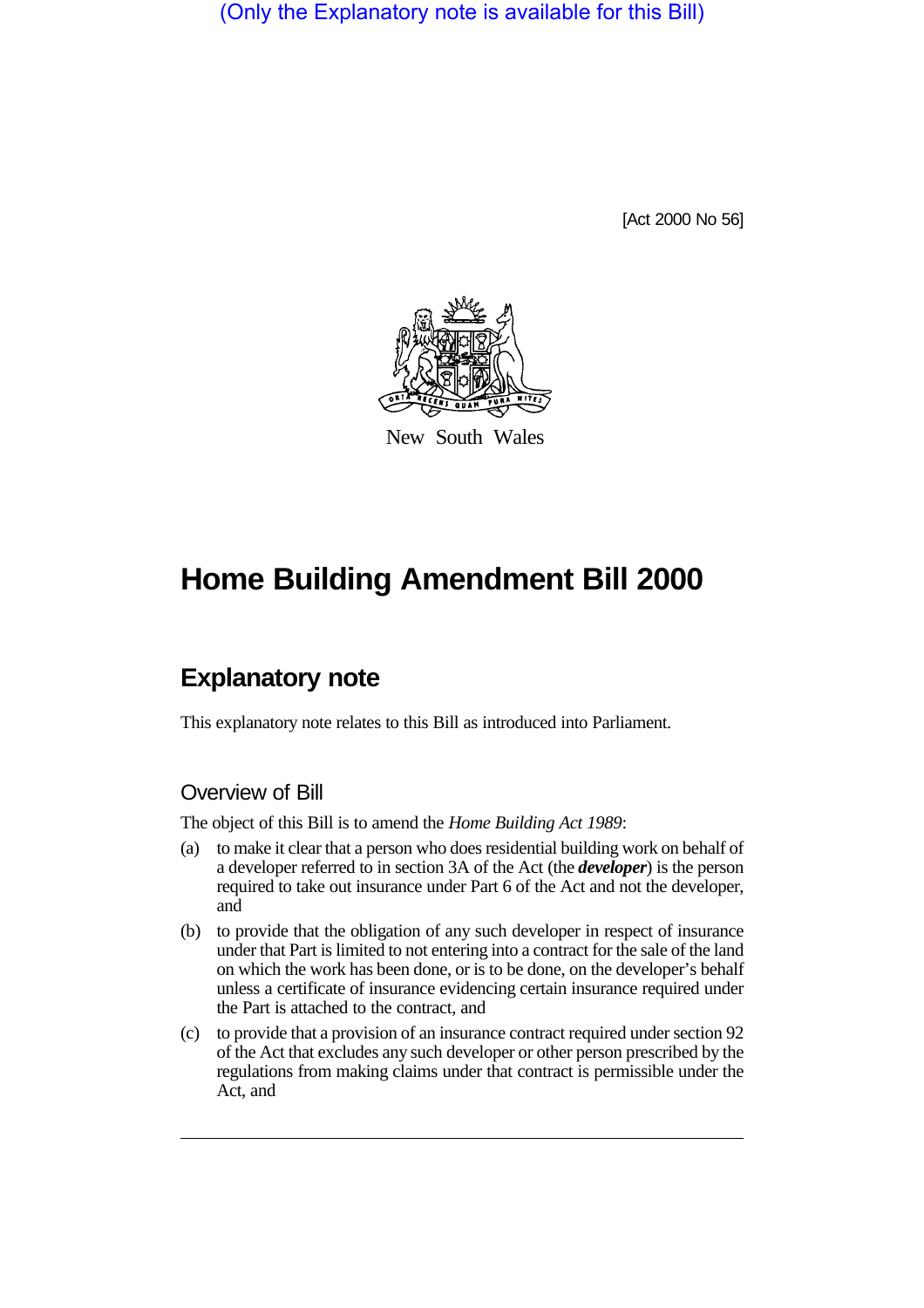Home Building Amendment Bill 2000 [Act 2000 No 56]

Explanatory note

- (d) to validate such exclusionary provisions relating to certain developers contained in insurance contracts made on and after 1 May 1997, and
- (e) to make it clear that the regulations may specify which persons are not required to be beneficiaries under a contract of insurance required to be entered into under Part 6 of the Act.

#### Outline of provisions

**Clause 1** sets out the name (also called the short title) of the proposed Act.

**Clause 2** provides for the commencement of the proposed Act (except Schedule 1 [5]–[9]) on a day or days to be appointed by proclamation. It also provides that Schedule 1 [5]–[9] (and so much of proposed section 3 as relates to those items) are taken to have commenced on the day on which the Bill for the proposed Act was first introduced into Parliament, whether or not the Act was enacted in the form of the Bill as introduced.

**Clause 3** is a formal provision giving effect to the amendments to the *Home Building Act 1989* set out in Schedule 1.

### **Schedule 1 Amendments**

**Schedule 1 [1]** amends section 90 of the Act to insert a definition of *developer* in relation to residential building work for the purposes of Part 6 of the Act. A developer is an individual, partnership or corporation (other than a company referred to in section 3A (3) of the Act) on whose behalf the residential building work is done in the circumstances set out in section 3A (2) of the Act.

Section 3A (1) of the Act provides that, for the purposes of the Act, an individual, a partnership or a corporation on whose behalf residential building work is done in the circumstances set out in section 3A (2) is a developer who does the work. The circumstances are:

- the residential building work is done in connection with an existing or proposed dwelling in a building or residential development where 4 or more of the existing or proposed dwellings are or will be owned by the individual, partnership or corporation, or
- the residential building work is done in connection with an existing or proposed retirement village or accommodation specially designed for the disabled where all of the residential units are or will be owned by the individual, partnership or corporation.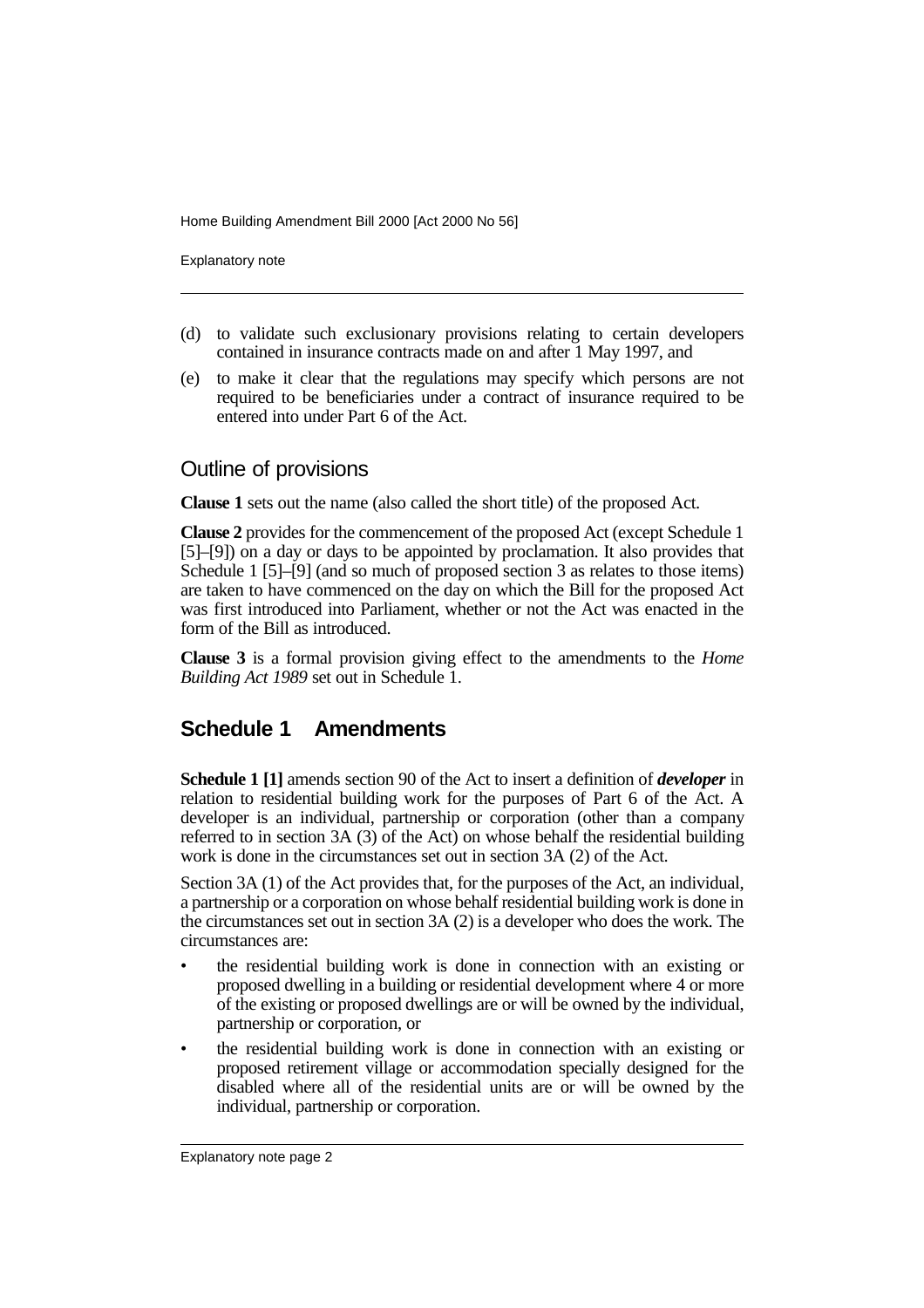Home Building Amendment Bill 2000 [Act 2000 No 56]

Explanatory note

Section 3A (3) of the Act provides that a company that owns a building under a company title scheme is not a developer for the purposes of the Act.

**Schedule 1 [2]** makes an amendment to section 96 (1) in the nature of statute law revision by clarifying the maximum penalty for an offence under that subsection.

**Schedule 1 [3]** omits section 96 (2A). At present, section 96 (2A) makes it an offence for a developer who does residential building work on land to enter a contract for the sale of the land without attaching a certificate evidencing the existence of insurance required under Part 6 of the Act for the work. The obligations of developers under existing section 96 (2A) will be re-enacted as section 96A (to be inserted by Schedule 1 [4] to the proposed Act).

**Schedule 1 [4]** inserts a new section 96A in the Act. The new section makes it an offence for a developer to enter into a contract for the sale of the land on which residential building work has been done, or is to be done, on the developer's behalf unless a certificate of insurance evidencing that the person who did or does the work for the developer was insured under section 92 of the Act is attached to the contract. It also makes it clear that references in Part 6 of the Act to a person who does residential building work extend to persons who do the work of behalf of developers, but not to developers.

**Schedule 1 [5]** amends section 99 of the Act to make it clear that a contract of insurance required under section 92 of the Act does not need to insure the developer on whose behalf the residential building work is done or any other person belonging to a class of person prescribed by the regulations for the purposes of that section.

At present, section 99 requires such contracts of insurance to insure "a person on whose behalf the work is done" against certain risks. The amendment overcomes the decision of the NSW Supreme Court in *HIH v Jones* [2000] NSWSC 359, where it was held that the expression covered a developer referred to in section 3A of the Act on whose behalf work was done. The result in that case was that a provision of a contract of insurance taken out in accordance with section 92 excluding a developer from making claims under the contract was declared to be void by operation of section 103D of the Act. Section 103D provides that a provision of a contract or other agreement that purports to restrict or remove the rights of a person under Part 6 is void.

**Schedule 1 [6]** and **[7]** amend section 103C of the Act to make it clear that the regulations may, despite the provisions of Part 6 of the Act, specify the beneficiaries who must be insured, or persons who are not required to be insured, under a contract of insurance required to be entered into under Part 6.